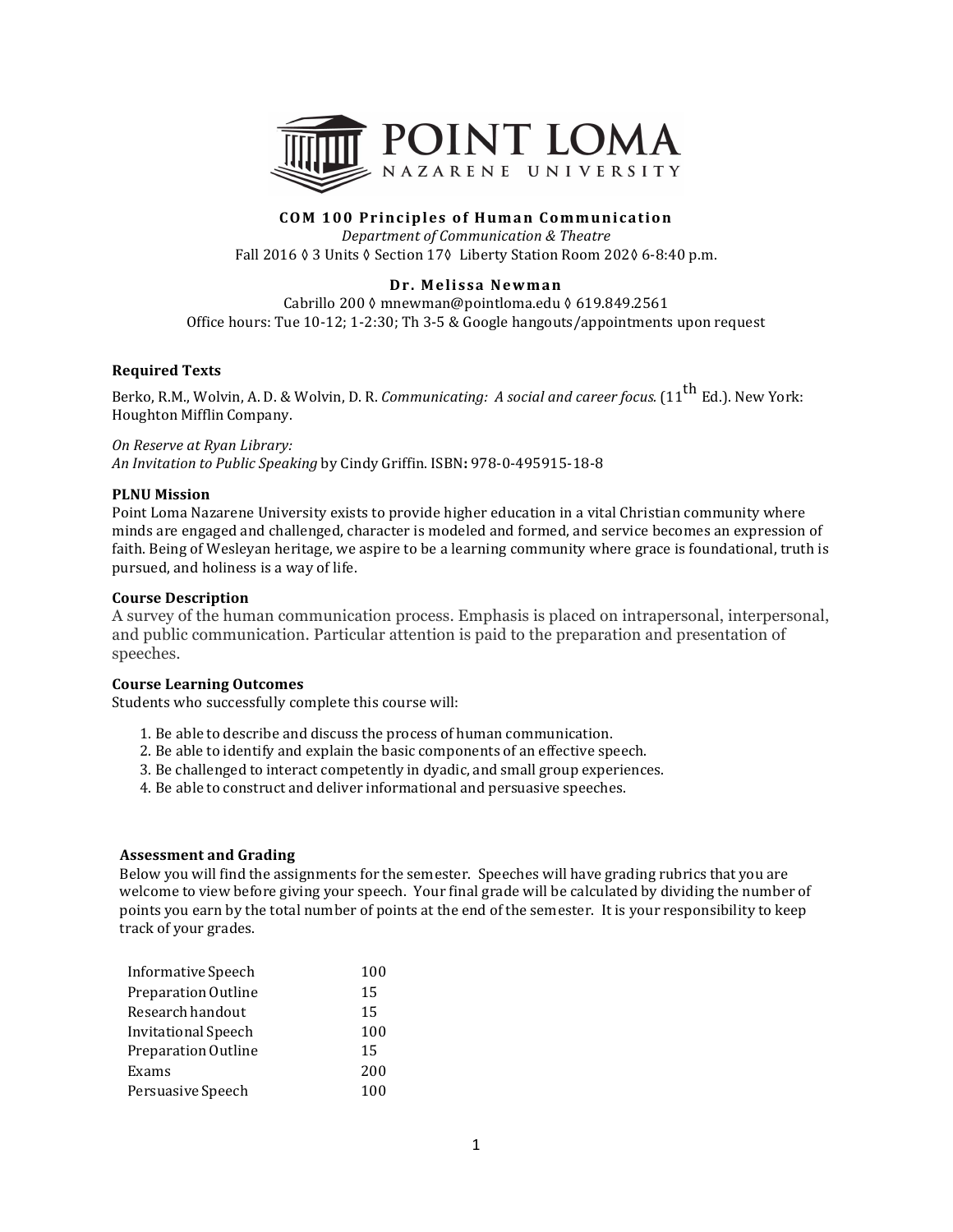| Preparation Outlines | 15 |
|----------------------|----|
| Commemorative Speech | 35 |
| Peer Feedback        | 25 |
| Speech Analysis      | 15 |

## **Grade Scale**

 $A - 90-93\%$ ;  $A = 94-97\%$ ;  $A + 98-100\%$ : Excellent (*superior, first rate/class, exceptional, superlative paper and tests; engaged in class lecture and discussion, attendance, posture, interest, etc. Comprehensive excellence is needed for a superlative grade in this course.* 

**B- = 80-83%; B = 84-87%; B+ = 88-89%: Above average**

**C- = 70-73%; C = 74-77%; C+ = 78-79%: Average** (*mediocre, commonplace, ordinary, passable, fair, midpoint between extremes of excellence and failure.)* 

### **D- = 60-63%; D = 64-67%; D+ = 68-69%: Below average**

**F = 59% and below: Failure** (*omission or lack of satisfactory performance of action or task, inadequate, impassable, etc.)*

# **Method of Instruction:**

1. Students are expected to attend class and be on time. Failure to make presentations on schedule will result in a failing grade for that presentation. In the event of absence students seek missed information/notes from classmates. 

2. All written work must be typed, and attention should be paid to form (including grammar, punctuation, spelling, APA formatting and general appearance) as well as content.

3. Integrity is of great importance. Plagiarism of any sort will not be tolerated and will result in a grade of "F" for the project and possibly the course.

4. Classroom disruption by cell phones or other electronic devices (i.e. text messaging) is prohibited. All cell phones and similar electronic devices must remain turned off and out of sight for the duration of class. A student may face a zero and/or failure in the class if an electronic device is used for cheating during a test.

5. Please DO NOT disrupt class while students are presenting. This includes walking in and out of the classroom. Also, please do not carry on side conversations while the professor is lecturing or during discussion. You can never show too much respect for your professors.

6. This syllabus serves as the contract between the students and professor. Your continued enrollment in the course serves as agreement to abide by the policies and information set forth here within.

## **Course Schedule**

Please note: Due to the nature of this course, the schedule is subject to change. All changes will be posted on Canvas and announced in class.

| <b>Date</b> | <b>Class Activities</b>                                                                                                                                                             | <b>Homework</b>                                                                                                                                                                                                      |
|-------------|-------------------------------------------------------------------------------------------------------------------------------------------------------------------------------------|----------------------------------------------------------------------------------------------------------------------------------------------------------------------------------------------------------------------|
| Sept 1      | 1. Course overview and<br>requirements<br>Intro Speech information<br>2.<br>Chapter 1: The Human<br>3.<br>Communication Practice<br>4. Chapter 2: Foundations of<br>Verbal Language | Read Syllabus<br>✓<br>Prepare/practice Intro Speech<br>✓<br>Read textbook overview<br>✓<br>Read Chapters 1 & 2<br>✓<br>Write exam, assignment and speech<br>✓<br>dates in your personal planner/phone<br>with alerts |
| Sept 8      | 1. Introductory Speeches<br>2. Chapter 3: Nonverbal Communication<br>3. Chapter 4: Listening                                                                                        | Read Chapters 3 & 4<br>✓<br>Decide on topic for Informative<br>✓<br>Speech                                                                                                                                           |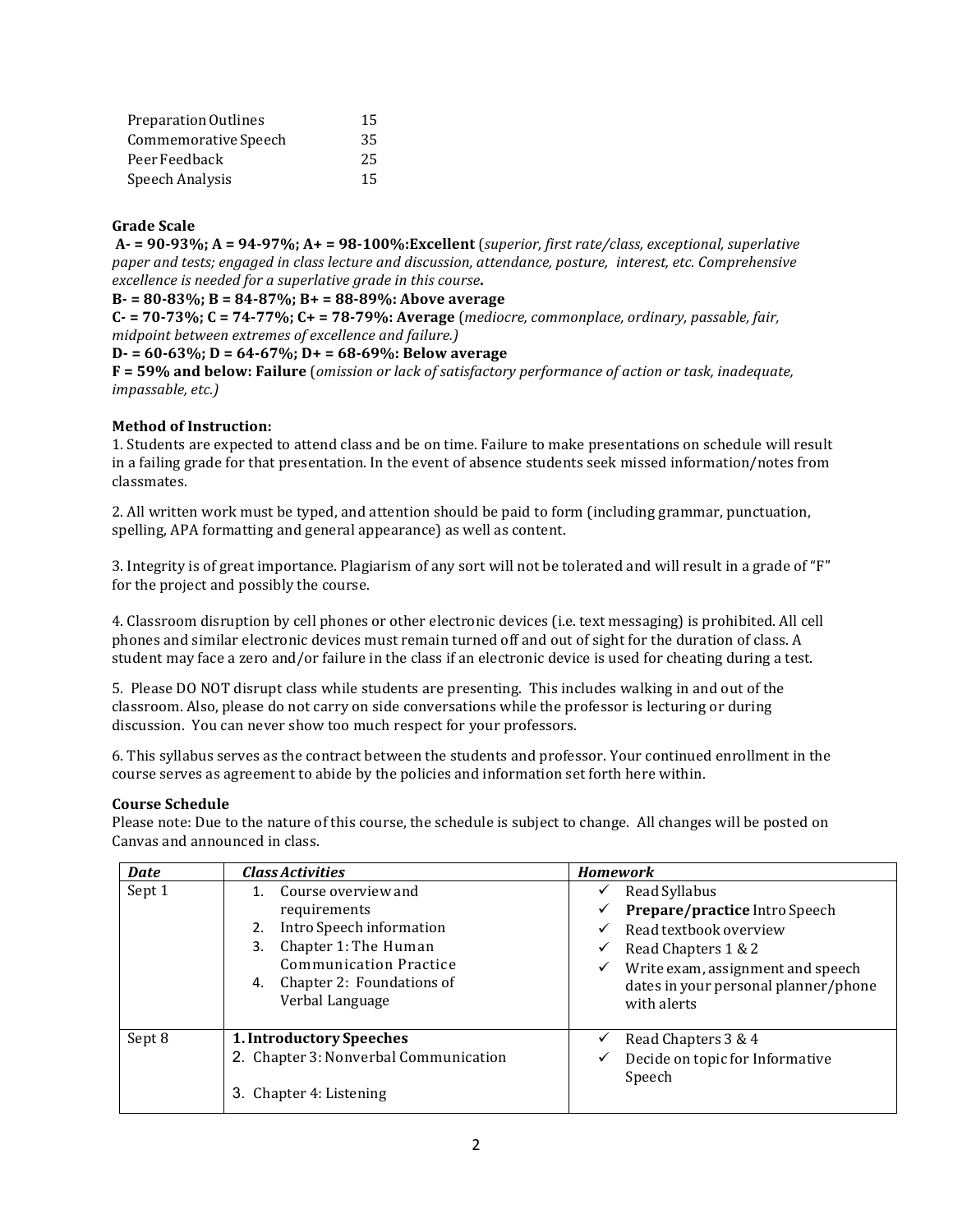| Sept 15          | 1. Chapter 5: The Self and Perception<br>2. Chapter 6 & 7: Interpersonal<br>Communication                                                     | Read Chapters 5-7<br>✓<br>Finalize topic for Informative Speech<br>✓<br>Complete Research Handout<br>✓                                                                        |
|------------------|-----------------------------------------------------------------------------------------------------------------------------------------------|-------------------------------------------------------------------------------------------------------------------------------------------------------------------------------|
| Sept 22          | 1. Exam 1 (chapters $1-7$ )<br>2. Chapter 8: Interviews<br>3. Chapters 9-10: Group Communication                                              | Read Chapters 8-10<br>✓<br>Study for Exam 1<br>✓                                                                                                                              |
| Sept 29          | 1. Chapters 11-13: Planning, Developing, and<br><b>Structuring the Message</b>                                                                | Study for Exam 1<br>✓<br>Read Chapters 10-12, 14<br>$\checkmark$<br>Write Informative Speech Outline<br>✓                                                                     |
| Oct 6            | Chapter 16: Presenting the Message<br>*Informative Speech Outline Due                                                                         | Practice Informative Speech<br>✓<br>Read Chapter 15<br>✓<br>Write Delivery Plan<br>✓                                                                                          |
| <b>Oct 13</b>    | <b>Informative Speeches</b><br>** bring your smart phone or ipad to record speech<br>for analysis.                                            | Turn in Peer Feedback & Self-<br>$\checkmark$<br>Analysis<br>Read Chapter 15<br>$\checkmark$<br>$\checkmark$<br>Plan Persuasive Speech topic<br>Research Persuasive Speech    |
| <b>Oct 20</b>    | Fall Break-No Class                                                                                                                           | Write Persuasive Speech Outline<br>✓                                                                                                                                          |
| Oct 27           | Persuasive Speaking                                                                                                                           | Write Persuasive Speech Outline<br>✓                                                                                                                                          |
| Nov <sub>3</sub> | Persuasive Speaking Practice<br>*Persuasive Speech Outline Due                                                                                | <b>Practice Persuasive Speech</b><br>✓<br>Read Chapter 13<br>✓<br>Review Chapter 15<br>✓                                                                                      |
| Nov 10           | <b>Persuasive Speeches</b><br>** bring your smart phone or ipad to record speech<br>for analysis.<br>Introduction to Invitational<br>Speaking | $\checkmark$<br>Complete Self Analysis & Peer<br>Feedback<br>Read Canvas Chapter on<br>$\checkmark$<br><b>Invitational Speaking</b><br>Write Invitational Speech Outline<br>✓ |
| Nov 17           | Invitational Speaking Quiz<br>*Invitational Speech Outline Due                                                                                | ✓<br>Decide on topic for Invitational<br>Speech<br>Finalize Invitational Speech Outline<br>✓                                                                                  |
| Nov 24           | Thanksgiving No Class                                                                                                                         | Practice Invitational Speech<br>$\checkmark$                                                                                                                                  |
| Dec 1            | <b>Invitational Speeches</b><br>** bring your smart phone or ipad to record speech<br>for analysis.                                           | Study for Exam 2<br>✓                                                                                                                                                         |
| Dec 8            | Exam 2 (chs. 8-16)                                                                                                                            | Write/Practice Special Occasion<br>✓<br>Speech                                                                                                                                |
| Dec 15           | <b>Special Occasion Speeches</b>                                                                                                              | You're done!<br>✓                                                                                                                                                             |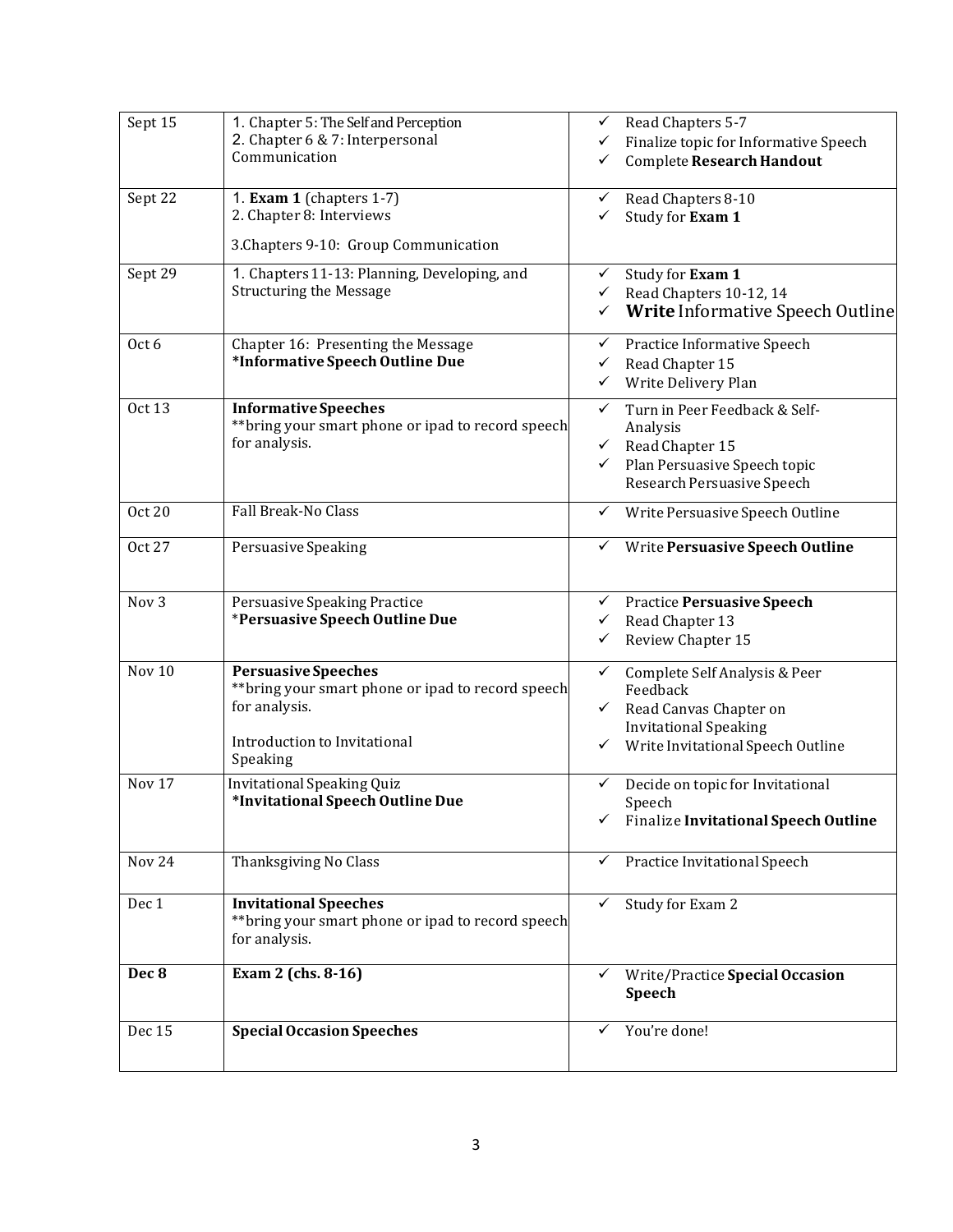## **University Notifications**

### **Attendance & Participation**

Regular and punctual attendance at all classes is considered essential to optimum academic achievement. If the student is absent from more than 10 percent of class meetings, the faculty member has the option of filing a written report which may result in de-enrollment. If the absences exceed 20 percent, the student may be deenrolled without notice. If the date of de-enrollment is past the last date to withdraw from a class, the student will be assigned a grade of W or WF consistent with university policy in the grading section of the catalog. Every absence in this class will result in a five point deduction from final points earned. See Academic Policies in the (undergrad/graduate as appropriate) academic catalog.

### **Course Credit Hour Information**

In the interest of providing sufficient time to accomplish the stated Course Learning Outcomes, this class meets the PLNU credit hour policy for a three-unit class delivered over 16 weeks. Specific details about how the class meets the credit hour requirement can be provided upon request.

#### **Academic Honesty and Dishonesty**

Students should demonstrate academic honesty by doing original work and by giving appropriate credit to the ideas of others. As explained in the university catalog, academic dishonesty is the act of presenting information, ideas, and/or concepts as one's own when in reality they are the results of another person's creativity and effort. Violations of university academic honesty include cheating, plagiarism, falsification, aiding the academic dishonesty of others, or malicious misuse of university resources. A faculty member who believes a situation involving academic dishonesty has been detected may assign a failing grade for a) that particular assignment or examination, and/or b) the course following the procedure in the university catalog. Students may appeal also using the procedure in the university catalog. See Academic Policies for further information.

### **Final Course Grades**

Final course grades will be submitted electronically at the conclusion of the semester by the deadline set forth by the university. Any questions regarding final grades need to be addressed within two weeks of the class ending and must be sent in writing to the professor. Grade inquiries beyond that time will not be allowed.

### **Academic Accommodations**

While all students are expected to meet the minimum academic standards for completion of this course as established by the instructor, students with disabilities may request academic accommodations. At Point Loma Nazarene University, students must request that academic accommodations by filing documentation with the Disability Resource Center (DRC), located in the Bond Academic Center. Once the student files documentation, the Disability Resource Center will contact the student's instructors and provide written recommendations for reasonable and appropriate accommodations to meet the individual needs of the student. See Academic Policies in the (undergrad/graduate as appropriate) academic catalog.

#### **FERPA Policy**

In compliance with federal law, neither PLNU student ID nor social security number should be used in publicly posted grades or returned sets of assignments without student written permission. This class will meet the federal requirements by (Note: each faculty member should choose one strategy to use: distributing all grades and papers individually; requesting and filing written student permission; or assigning each student a unique class ID number not identifiable on the alphabetic roster.). Also in compliance with FERPA, you will be the only person given information about your progress in this class unless you have designated others to receive it in the "Information Release" section of the student portal. See Policy Statements in the (undergrad/ graduate as appropriate) academic catalog.

### **Final Exam Policy**

Successful completion of this class requires taking the final examination on its scheduled day. The final examination schedule is posted on the "Class Schedules" site. No requests for early examinations or alternative days will be approved.